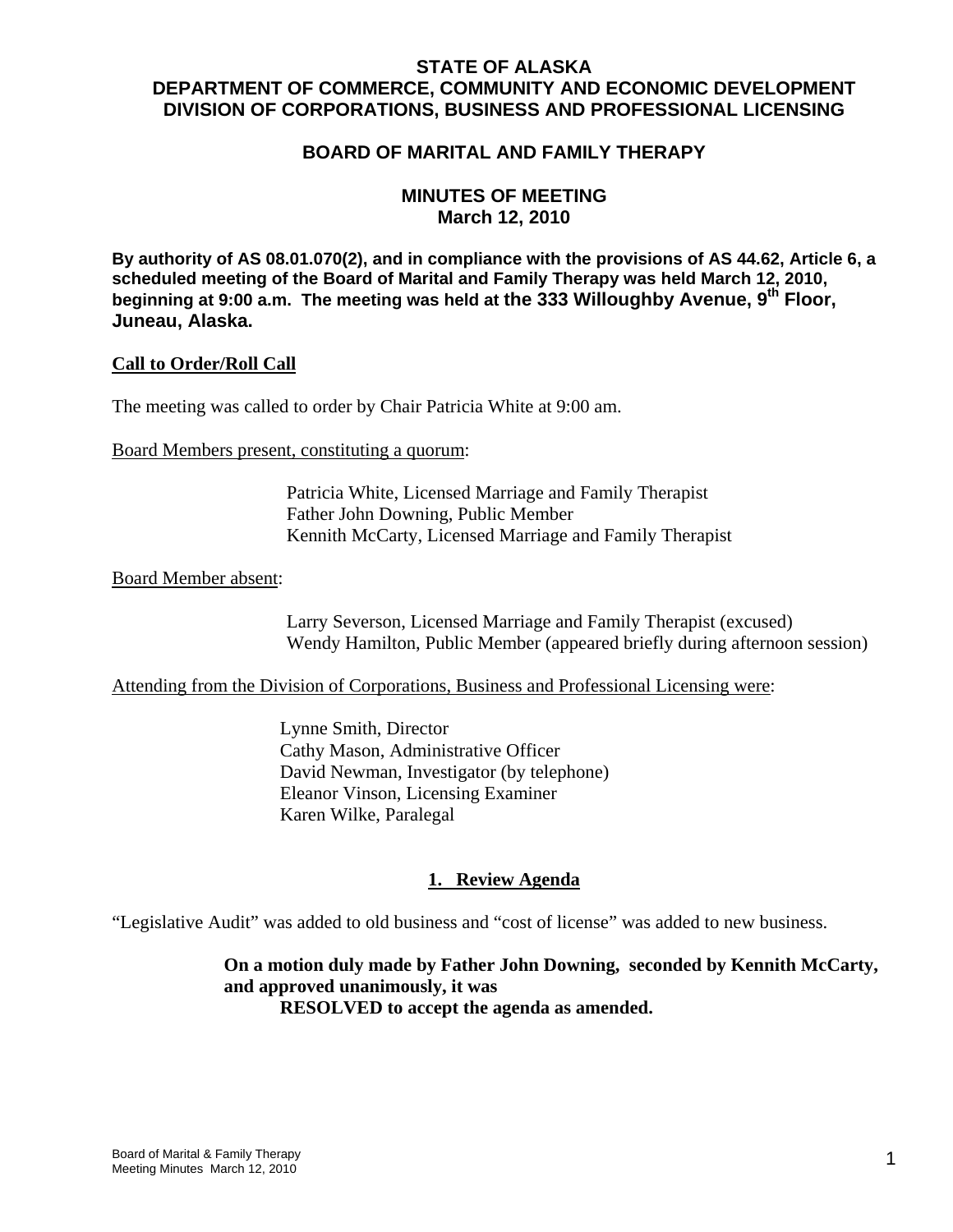### **2. Review Minutes**

The Board reviewed the minutes from the November 13, 2009 meeting.

#### **On a motion duly made by Kennith McCarty, seconded by Father John Downing, and approved unanimously, it was RESOLVED to accept the November 13, 2009 meeting minutes as amended.**

## **3. Application Review**

The Board reviewed applications and continuing education audits.

### **On a motion duly made Father John Downing, seconded by Kennith McCarty and approved unanimously, it was RESOLVED accept the following applications:**

#### **MARITAL AND FAMILY ASSOCIATE/PENDING**

JAMES ATKINSON

### **CEU APPROVAL APPLICATION LIST**

Barton Sloan

THE SCIENCE OF THE ART OF PSYCHOTHERAPY 12 CEUs

Leon Webber International Institute for the Communication Arts

 THE POETICS OF STRUCTURED COMMUNICTION IN COUPLE AND FAMILY THERAPY 12 CEUs

Co-Occurring Disorders Institute

ETHICS 6 CEUs

AKAMFT

*Various Teleconferen*ces 6 CEUs Acceptance and Commitment Therapy When to Refer to a Sex Therapist I Avoiding Liability Part 1 Smart Women Creating Smart Relationships Avoiding Liability Part II Therapist As Life Coach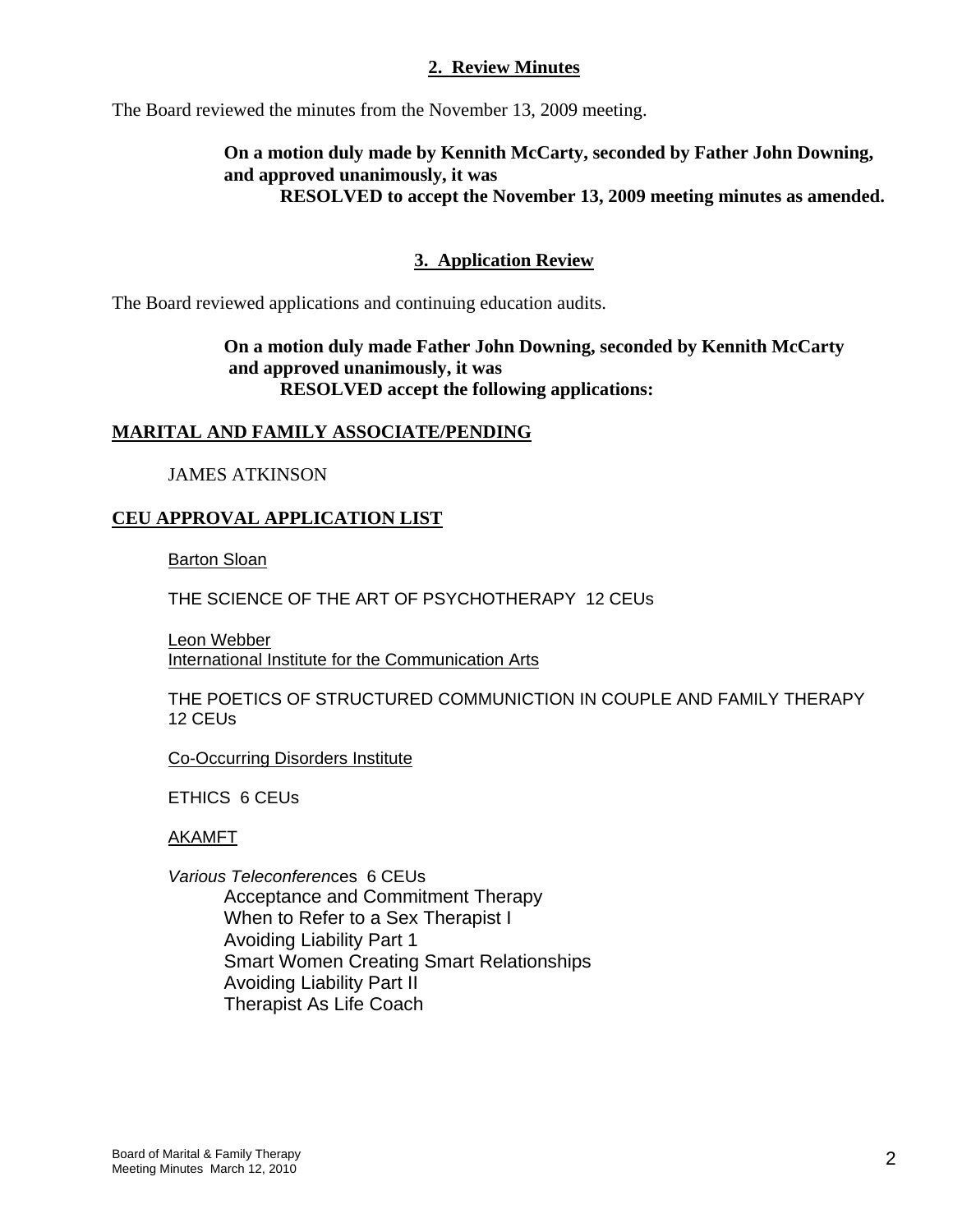## **4. Investigator's Report**

Investigator David Newman gave the report by telephone. There have been no new complaints opened since last meeting. There were two Investigations/complaints closed since last meeting.

> **On a motion duly made Father John Downing, seconded by Kennith McCarty and approved unanimously, it was RESOLVED to go into executive session regarding case number 3550-09-001.**

The Board went into Executive Session at 10:40 am. Out of Executive Session at 11:20 am.

> **On a motion duly made by Kennith McCarty, seconded by Father John Downing and approved unanimously, it was**

**RESOLVED deny the application of Robert E. Bagley for Marital and Family Therapy licensure as well as for temporary licensure as a Marital and Family Therapist. This is based on investigative report and acts discovered. The denial is based on 08.63.100(a)(3)(A) due to recent discovery of sexual misconduct with a client; and 08.63.210(a)(8) – sexual misconduct; and 08.63.210(a)(1) – strong appearance of intentionally securing a license through deceit, misrepresentation. Denial is also based on not having an approved supervisor per 08.63.120.** 

# **5. Budget Report**

Administrative Officer Cathy Mason gave the budget report. It was reported that the renewal fees may not have to be raised if the deficit continues to come down.

## **6. Paralegal Report**

Paralegal Karen Wilke appeared before the Board and introduced herself. She has two open cases for this Board due to CEU non-compliance.

## **7. Public Comment**

There was no public comment.

## **8. Old Business**

#### a. Regulation change 12 AAC 19.130

There is a discrepancy between 08.63.120 and 12 AAC 19.130, in that the statutes says one must be licensed in Alaska ("under this chapter") to qualify to be an MFT supervisor; however, the regulation says you may qualify if you "hold a license to practice marital and family therapy in this state or another jurisdiction".

**Sec. 08.63.120. Authorized supervisors.** (a) A person may not supervise a person under this chapter unless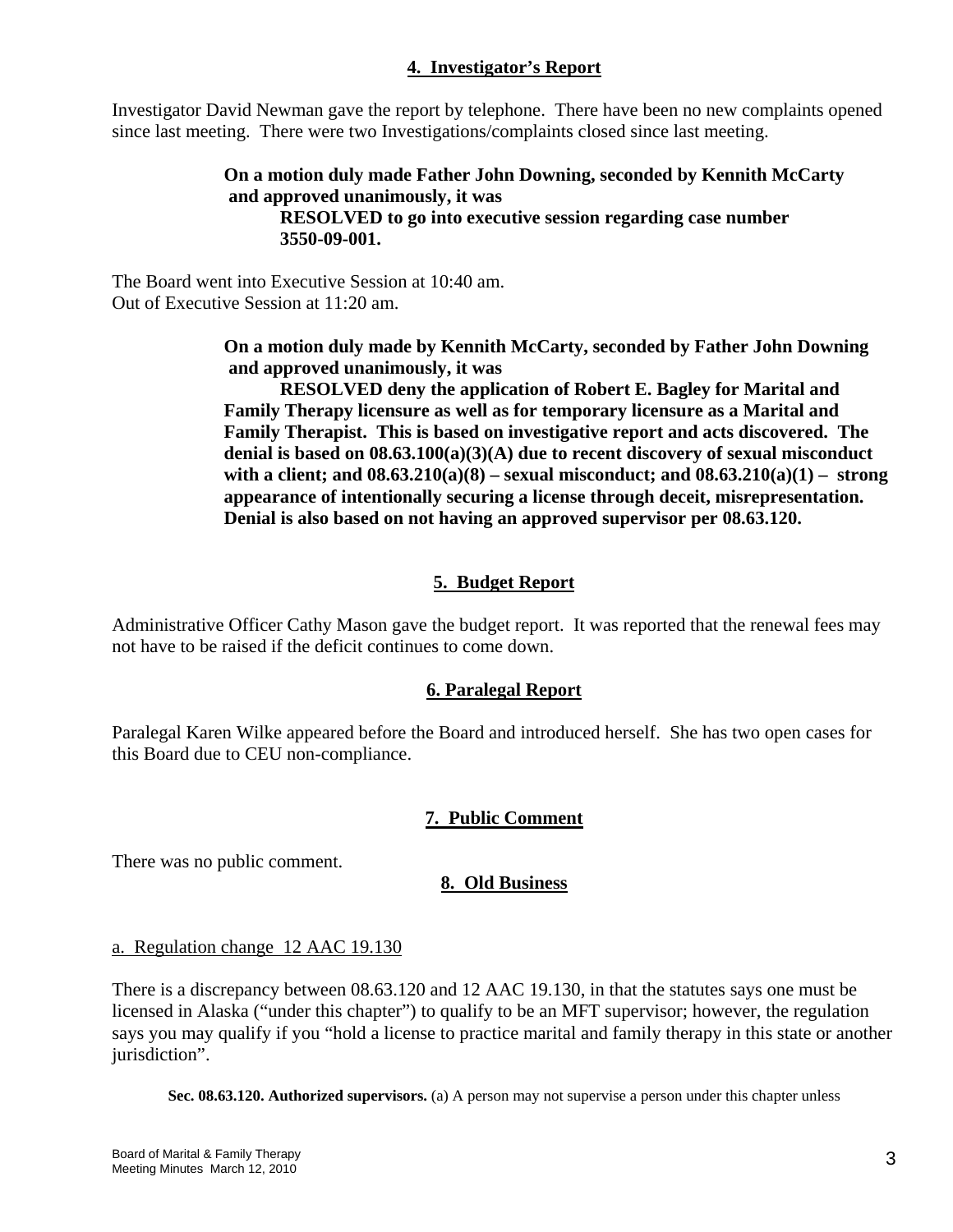approved by the board to be a supervisor. (b) A person who supervises a licensee under this section must…. (2) be licensed under this chapter; and…

**12 AAC 19.130. SUPERVISED EXPERIENCE.** (a) The board will, in its discretion, approve the supervised experience of an applicant to satisfy the requirements of AS  $08.63.100(a)(3)(B)(vi)$  and  $(C)(ii)$  if the supervisor (1) hold a license to practice marital and family therapy in this state or another jurisdiction;

The Board discussed the two rules at the last meeting and put a request in to the Department that the statute be changed to reflect that a marital and family therapist may qualify to be a supervisor whether they are licensed in Alaska or another state.

The Board received the response from the Department, which noted that, unless the local MFT Association or a member of the industry can get a bill introduced to make the statute change, it is highly unlikely that any change proposal will come from the Administration during this Legislative Session.

The Department also stated that, although the regulation language may be preferable, now that we are aware of the discrepancy the Board should consider a conforming amendment to the regulation until the statute is changed.

> **On a motion duly made Father John Downing, seconded by Kennith McCarty and approved unanimously, it was RESOLVED to change the wording in 12 AAC 19.130. SUPERVISED EXPERIENCE.** (a) (1) from "hold a license to practice marital and family therapy in this state or another jurisdiction;" to "hold a license to practice marital and family therapy in this state;"

The Board made the change to bring the regulation in line with the statute **Sec. 08.63.120.** (b)(2).

#### b. Audit report-past information/Board actions

The Chair had requested that the licensing examiner research and find out exactly what the board had not acted on regarding changing statutes or regulations due to cost, as it was reported by the Legislative Audit.

In researching back to 2006, it was found that the Board did not pursue a fee for the state MFT exam because the cost to do the regulation change would not be covered by the fee, as few take the state exam. Nor did the Board pursue a change regarding allowing previously licensed MFTs to reinstate after five years. Neither of these were felt to affect the safety of clients.

The Board did request two statute changes regarding supervision be attached to the Omnibus Bill.

#### c. Legislative Audit Report

This was an FYI for the Board. The report was distributed to the Board.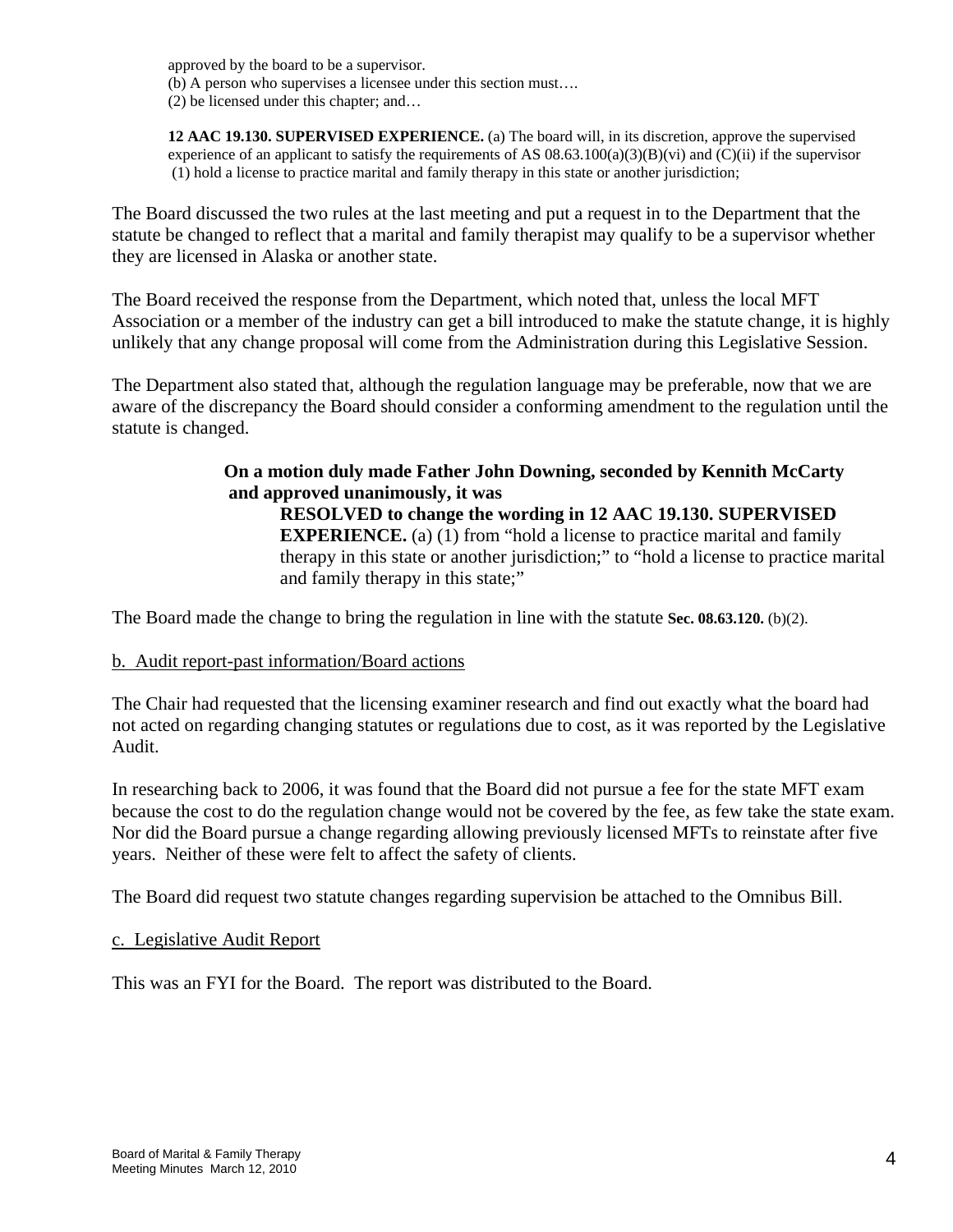### **9. Correspondence**

#### a. Ragen-Coffman

A licensed MFT wrote asking if there were any requirements specific to Alaska MFTs that must be met when closing a practice. The Board responded that there is nothing specific in the statues and regulations, but she should check the AAMFT Code of Ethics.

## **10. New Business**

#### a. Updating MFT state exam

The Board reviewed question from the MFT state examination to determine if any changes needed to be made.

#### b. Cost of MFT Licensure in Alaska

The Board discussed ways of strategically reducing costs of the MFT licenses. They discussed how to be effective and keep the cost of licenses down. They discussed possible ways to reduce the debt, perhaps by approaching the legislature.

## **11. Board Business**

a. Ethics reports There were no Ethics reports submitted.

#### b. Task List

From last meeting: Larry Severson was to research the new AAMFT training to see if it is beneficial to the Board.

Pat White will write letter regarding the debt and the Legislative Audit for Father John Downing to present to the AKMFT meeting. She will also contact the Division Operations Manager regarding lowing the fees of MFT licenses.

Father John Downing will be the Board liaison with AKMFT

c. Schedule next meeting

June 25, 2010 – Anchorage (changed from July 30)

d. Sign meeting minutes

The previous Board meeting minutes were signed.

#### e. Travel Authorizations

The travel authorizations were signed.